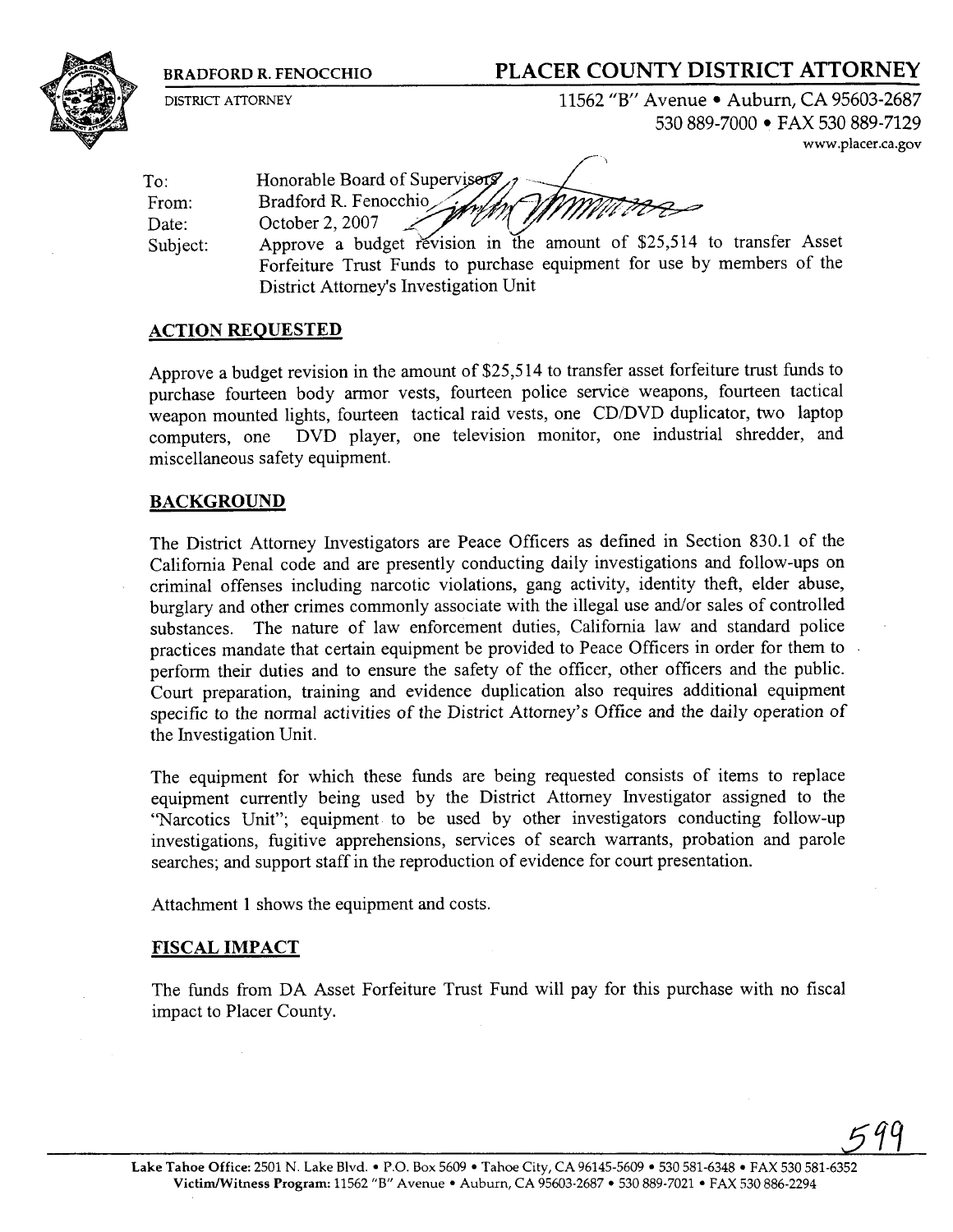# Attachment **I Equipment and Costs**

|                | Attachment 1<br><b>Equipment and Costs</b> |                  |             |
|----------------|--------------------------------------------|------------------|-------------|
| <u>Qty</u>     | <b>Item</b>                                | <u>Unit</u>      | <u>Cost</u> |
| 14             | <b>Body Armor Vests</b>                    | \$540 ea         | \$7,460     |
| 14             | Service Weapons                            | 195 ea           | 2,730       |
| 14             | <b>Mounted Tactical Lights</b>             | 149 ea           | 2,086       |
| 14             | <b>Raid Vests</b>                          | 202 ea           | 2,828       |
| 12             | <b>Digital Cameras</b>                     | 230 ea           | 2,760       |
| 1              | Pro Type Digital Camera                    | 1,930 ea         | 1,930       |
| 1              | CD/DVD Duplicator w/hard drive memory      | 885 ea           | 885         |
| $\overline{c}$ | <b>Laptop Computers</b>                    | 1,838 ea         | 3,676       |
| $\mathbf{1}$   | DVD/CD player                              | 100 ea           | 100         |
| 1              | <b>Television Monitor</b>                  | 350 ea           | 350         |
| 1              | <b>Industrial Shredder</b>                 | 337 ea           | 337         |
| 2              | "Mag-lite" Flashlights                     | 25 <sub>ea</sub> | 50          |
| $\overline{2}$ | "Asp" Batons                               | 75 ea            | 150         |
| $\overline{c}$ | "Asp" Side break Scabbards                 | 25 ea            | 50          |
| 2              | "Laerdal" Pocket Masks                     | 14 ea            | 28          |
| 2              | "Peerless" Handcuffs                       | 47 ea            | 94          |

 $\bar{z}$ 

 $\mathcal{A}$ 

 $\mathcal{L}_{\mathcal{L}}$ 

**Total Equipment Costs** 

\$25,514

600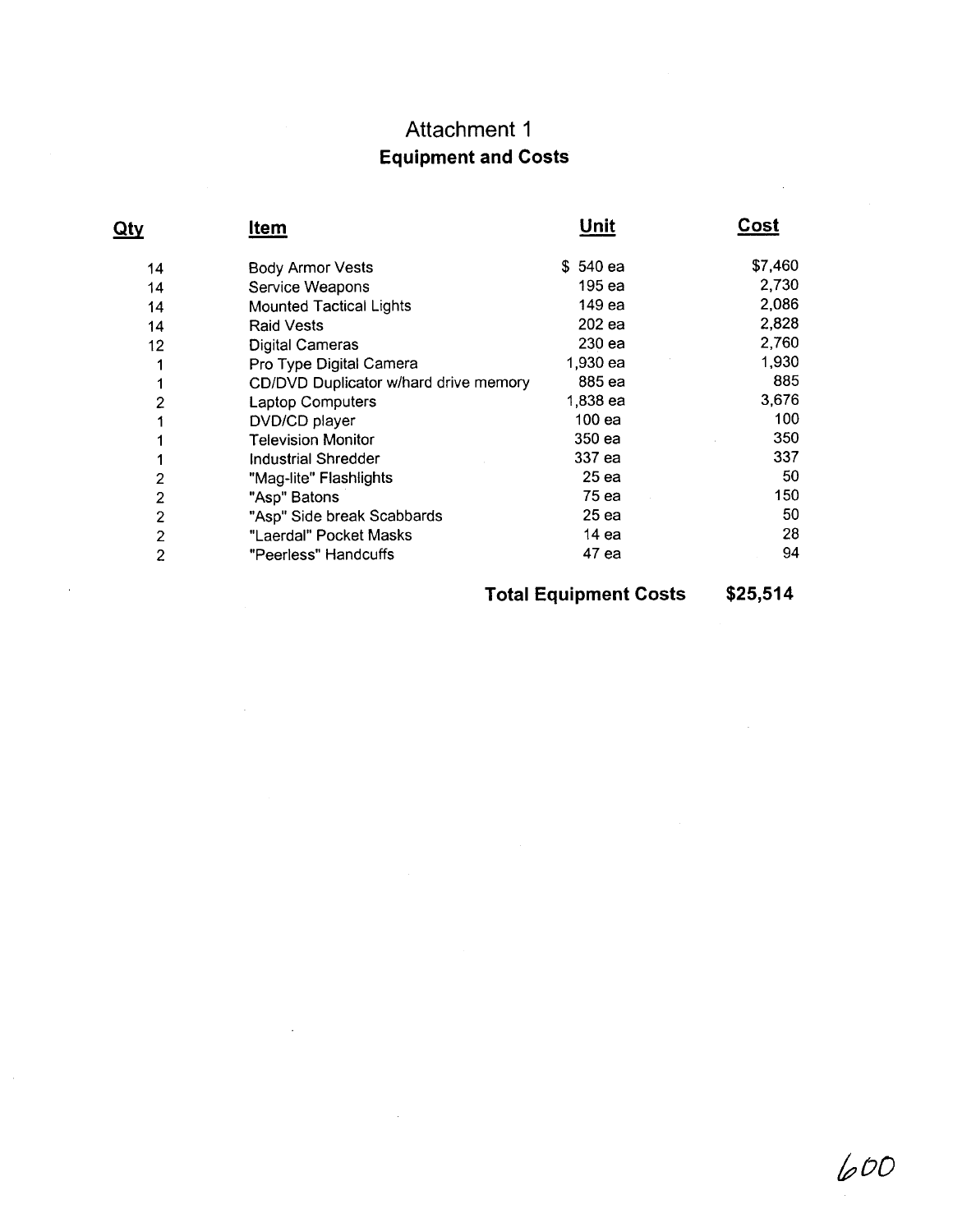| 3,676.00<br>21,838.00<br>AMOUNT<br><b>Board of Supervisors</b><br>Auditor-Controller<br>M County Executive<br>PROJ. DTL<br>APPROPRIATION ADJUSTMENT<br>PROJ.<br>2840<br>2481<br><b>OBJ3</b><br>000010 71401<br>71401<br>PCA<br>Fund 310-460 GL 2264<br>000010<br>ŌСА<br><b>Signa</b><br>Fund<br>eserve Cancellation Required<br>${\bf Re} \nu$<br><b>Establish Reserve Required</b><br>014<br>014<br>ŗς<br>Cash Transfer Required<br><b>EFE</b><br>NS<br>$\overline{1}$<br>$\overline{1}$<br>25,514.00<br><b>AMOUNT</b><br>≃<br>PROJ. DTL<br>$\boldsymbol{\times}$ |  |  |  |  | <b>TOTAL</b><br>25,514.00<br><b>TOTAL</b><br>PROJ. |  | 25,514.00<br>9/11/07<br>Date:<br>7015<br>Ex<br>Nancy Aplanalp<br>W<br><b>AzZ</b> | Page:<br>201 SEP 12 7 11: 23 | Rev 11/16/2004<br>REASON FOR REVISION: To transfer funds from DA Asset Forfeiture fund to Investigations, to purchase body armor vests, service weapons, tactical equipment<br>FOR INDIVIDUAL DEPT USE<br><b>Budget Revision #</b><br><b>PC AUDITOR FOOT ROLLER</b> | FOR CASH TRANSFERS & RESERVE CANCELLATIONS PLEASE PROVIDE THE FOLLOWING<br>Fund/subfund - OCA - PCA - G/L - Sub G/L |  |  |  |  | ᅙ | <b>UDGET REVISION</b><br>PLACER COUNTY |  |  |  |  | PAS DOCUMENT NO. |  |
|--------------------------------------------------------------------------------------------------------------------------------------------------------------------------------------------------------------------------------------------------------------------------------------------------------------------------------------------------------------------------------------------------------------------------------------------------------------------------------------------------------------------------------------------------------------------|--|--|--|--|----------------------------------------------------|--|----------------------------------------------------------------------------------|------------------------------|---------------------------------------------------------------------------------------------------------------------------------------------------------------------------------------------------------------------------------------------------------------------|---------------------------------------------------------------------------------------------------------------------|--|--|--|--|---|----------------------------------------|--|--|--|--|------------------|--|
|                                                                                                                                                                                                                                                                                                                                                                                                                                                                                                                                                                    |  |  |  |  |                                                    |  |                                                                                  |                              |                                                                                                                                                                                                                                                                     | POST DATE:                                                                                                          |  |  |  |  |   |                                        |  |  |  |  |                  |  |
|                                                                                                                                                                                                                                                                                                                                                                                                                                                                                                                                                                    |  |  |  |  |                                                    |  |                                                                                  |                              |                                                                                                                                                                                                                                                                     | <b>TOTAL LINES</b><br><b>Total \$ Amount</b><br><b>DOE</b>                                                          |  |  |  |  |   |                                        |  |  |  |  |                  |  |
|                                                                                                                                                                                                                                                                                                                                                                                                                                                                                                                                                                    |  |  |  |  |                                                    |  |                                                                                  |                              |                                                                                                                                                                                                                                                                     | $\mathbf{\Omega}$<br>51,028.00<br><b>BR</b>                                                                         |  |  |  |  |   |                                        |  |  |  |  |                  |  |
|                                                                                                                                                                                                                                                                                                                                                                                                                                                                                                                                                                    |  |  |  |  |                                                    |  |                                                                                  |                              |                                                                                                                                                                                                                                                                     | ESTIMATED REVENUE ADJUSTMENT                                                                                        |  |  |  |  |   |                                        |  |  |  |  |                  |  |
|                                                                                                                                                                                                                                                                                                                                                                                                                                                                                                                                                                    |  |  |  |  |                                                    |  |                                                                                  |                              |                                                                                                                                                                                                                                                                     | 08J3<br>PCA<br>ŌСА<br>Sub<br>Eura<br>Fund<br>Rev<br>$\frac{1}{2}$                                                   |  |  |  |  |   |                                        |  |  |  |  |                  |  |
|                                                                                                                                                                                                                                                                                                                                                                                                                                                                                                                                                                    |  |  |  |  |                                                    |  |                                                                                  |                              |                                                                                                                                                                                                                                                                     | 6860<br>71401<br>000010<br>006                                                                                      |  |  |  |  |   |                                        |  |  |  |  |                  |  |
|                                                                                                                                                                                                                                                                                                                                                                                                                                                                                                                                                                    |  |  |  |  |                                                    |  |                                                                                  |                              |                                                                                                                                                                                                                                                                     |                                                                                                                     |  |  |  |  |   |                                        |  |  |  |  |                  |  |
|                                                                                                                                                                                                                                                                                                                                                                                                                                                                                                                                                                    |  |  |  |  |                                                    |  |                                                                                  |                              |                                                                                                                                                                                                                                                                     |                                                                                                                     |  |  |  |  |   |                                        |  |  |  |  |                  |  |
|                                                                                                                                                                                                                                                                                                                                                                                                                                                                                                                                                                    |  |  |  |  |                                                    |  |                                                                                  |                              |                                                                                                                                                                                                                                                                     |                                                                                                                     |  |  |  |  |   |                                        |  |  |  |  |                  |  |

- ^ ^ ^ ^ 》 ここ ココ ニュー ヒー